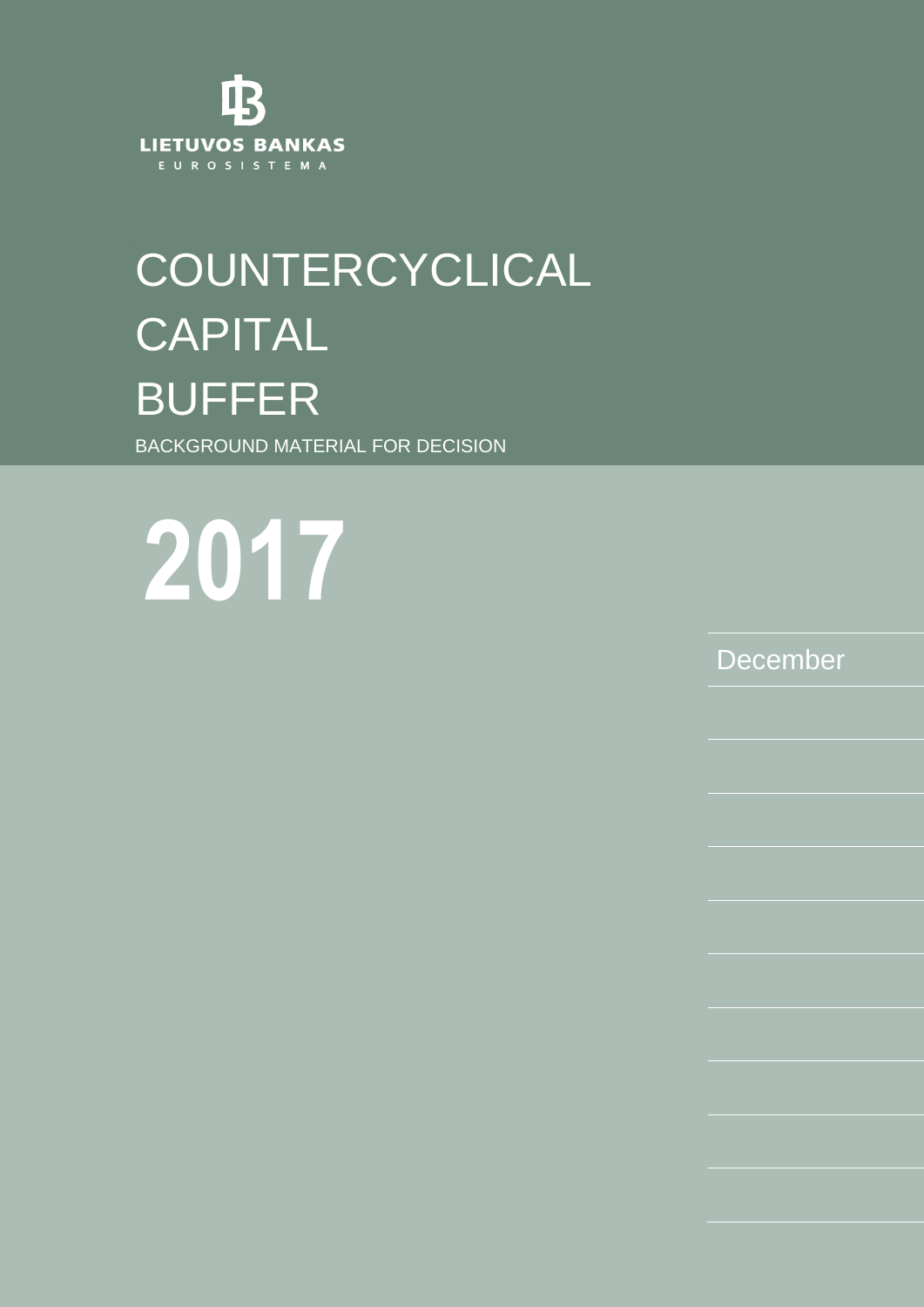## **Abbreviations**

- BCBS Basel Committee on Banking Supervision
- CCyB countercyclical capital buffer
- CRD IV Capital Requirements Directive IV
- DSTI debt service-to-income ratio
- ECB European Central Bank
- EEA European Economic Area
- ESRB European Systemic Risk Board
- GDP gross domestic product
- HPI housing price index calculated by Statistics Lithuania
- MFI monetary financial institution (bank and credit union)
- p.p. percentage points
- RE real estate
- RLR Responsible Lending Regulations

The publication has been prepared by the Economics and Financial Stability Service of the Bank of Lithuania. It is available in PDF format on the Bank of Lithuania website [www.lb.lt.](http://www.lb.lt/)

Unless otherwise indicated, data up to 30 September 2017 was used.

Periods indicated in chart subtitles also include end-of-period (year, quarter, etc.) data.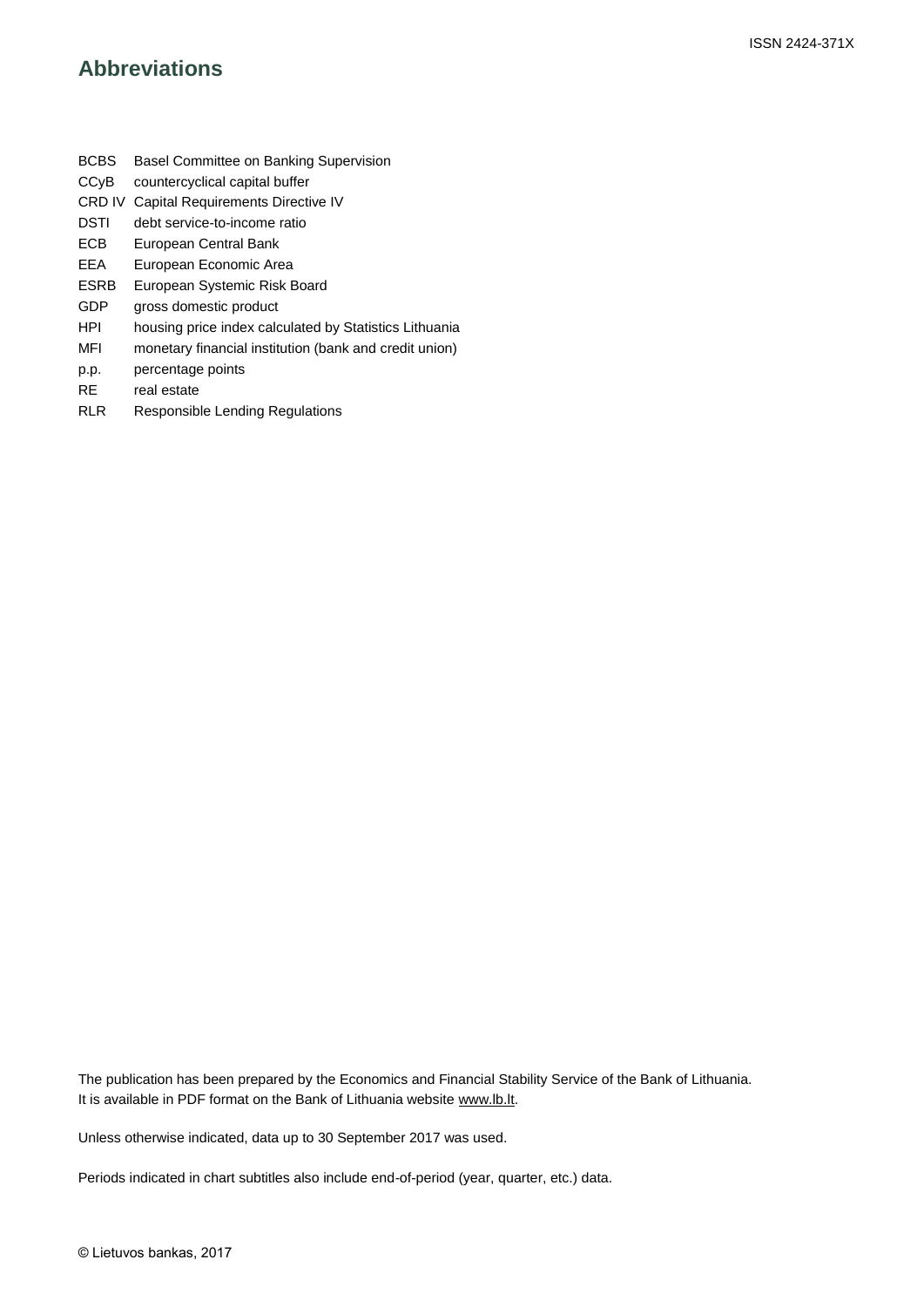#### **Decision basis for setting the countercyclical capital buffer rate**

**On 20 December 2017, the Board of the Bank of Lithuania took a decision\* to set the CCyB rate at 0.5 per cent, which will come into effect on 31 December 2018. The decision was based on observations of domestic financial system and economic trends, core and complementary indicators for setting the CCyB rate, as well as the analysis of the lending and RE markets, which so far indicate no imbalances in the financial system. However, activity in the credit and RE markets remains robust, banks' profitability is healthy, hence now is a good time to increase resilience reserves to withstand potential adverse shocks in the future.** 

**In Q3 2017, Lithuania's portfolio of loans to the private non-financial sector continued on an upward path, nevertheless, the situation in individual segments was diverse. Recently the growth of the housing loan portfolio has been accelerating, to stand at 8.2 per cent, while the role of credit in the housing market continues to be significant. The growth of the portfolio of loans to enterprises, which increased by more than 7 per cent in the middle of the year, scaled back to 6.3 per cent in September. The portfolio is characterised by high volatility that are driven by large-scale individual transactions. Last year larger individual loans boosted corporate lending, hence the comparative base is currently relatively broad. For the last few quarters, the share of the portfolio of loans granted to RE and construction companies has been showing the largest decrease, while that of companies engaged in trade, manufacturing and administration activities has been increasing. With the economy expanding and investments growing, corporate lending might pick up steam in the near future – this is also evidenced by the banking survey results.**

**Activity in the housing market remains robust, even though the volume of transactions in Q3 2017 reduced (a year-on-year decrease of 3.4%). The annual increase in housing prices in Q2 2017 was as high as in Q1, standing at 10.2 per cent, yet preliminary data for Q3 shows deceleration of housing prices. For several consecutive years quantitative models have been pointing to undervalued domestic housing prices; however, in the first two quarters of 2017 they have already reached their fundamental values. The supply of apartments offered directly by RE developers continued expanding in terms of both finished apartments and those under construction, while the volume of unsold newly-built apartments\*\* in Vilnius has reached its peak level last seen in 2008.** 

**Over the quarter, the gap between the credit-to-GDP ratio and its long-term trend has showed no significant signs of change and remained negative. Other indicators used to assess the formation of imbalances in the financial system have also displayed no warning signs. For example, the loan-to-deposit ratio, which was widening last year, dropped to 103.8 per cent this year, whereas the current account deficit has been moderating. The composite early warning indicators of crisis were at the zero mark, i.e. the probability of systemic crisis is low. On the other hand, the stable state urges to think about making duly preparations for adverse situations.**

**The expanding domestic economy, crediting that has been on an upward trajectory after a quick rebound 2 years ago, a rapid upswing in the RE market, as well as adequate bank profitability indicators show that now is the best time for accumulating additional capital buffers. They would increase financial system resilience to both potential cyclical risks and external economic shocks, which may appear even when the financial stance is sustainable. As long as there are no imbalances in the financial system and the economy, the consistently and gradually accumulated countercyclical capital buffer is likely to weigh less on crediting and the real economy as well as reduce the possibility that the CCyB accumulated prior to a shift in the financial cycle will be insufficient. When faced with economic shocks or recession, the capital requirement would be relaxed, thus widening the possibilities for credit institutions to maintain credit supply (for more information, see 'Setting a positive CCyB rate'). Should the current economic trends as well as trends in the financial system prevail, the CCyB rate might be set to 1 per cent in 2018.**

**\*Resolution No. 03–204 of the Board of the Bank of Lithuania of 20 December 2017 on the application of the countercyclical capital buffer. \*\*Unsold apartments in the primary market include fully constructed objects and those under construction.**

## **LENDING AND REAL ESTATE MARKET DYNAMICS**

**In Q3 2017, Lithuania's portfolio of MFI loans continued to grow, though the growth rate has been slower over the past few months.** In September 2017, the annual portfolio of MFI loans to the private non-financial sector expanded by 5.6 per cent year on year, while the growth rate exhibited in the beginning of the year reduced by 2.6 p.p. The most distinct changes were observed in the segments of non-financial corporations. The annual growth rate of the portfolio of corporate loans was 5.0 p.p. slower than 6 months ago. This was mainly driven by the fast amortisation of loans granted to enterprises engaged in real estate activities and individual large-scale loans, due to which the comparative base is currently broader. Consumer loans granted to households added to the overall slowdown in the growth of the loan portfolio. While it was expanding relatively rapidly (September  $2017 - 7.6\%$ ), since the start of this 1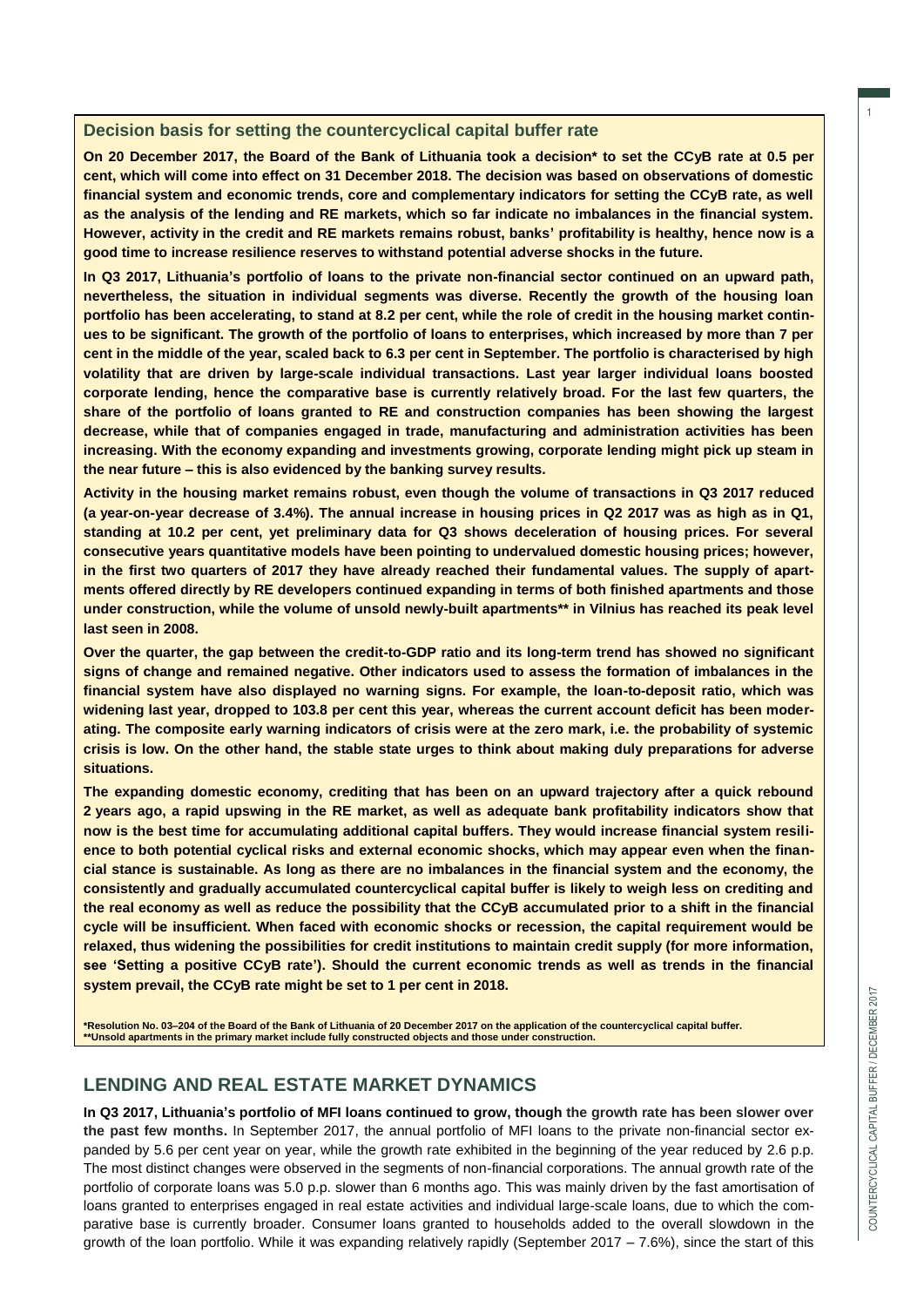year the rate of growth has eased. The annual growth of the consumer loan portfolio stood at 10–11 per cent a year ago, thus the broader comparative base also added to the current slowdown.

**For quite some time, housing loans have been showing the most rapid growth.** The annual growth of the housing loan portfolio was 8.2 per cent at the end of Q3 2017. A similar rate of growth has been recorded for four consecutive months. The flow of new housing loans over the first three quarters of 2017 amounted to EUR 0.9 billion and was 13.5 per cent larger compared to the same period a year ago. The role of credit in the housing market has continued to be strong – based on value, in Q3 2017 approximately 70 per cent of housing transactions were concluded using borrowed funds (40% when calculating by total number of transactions). While the interest rates on housing loans inched up over the year and banks themselves indicated in surveys that they somewhat tightened credit standards for housing loans in Q3, in the beginning of 2017, however, the average ratio of housing loans to pledged assets was 79.9 per cent, an increase of 1.6 p.p. year on year. RLR exceptions due to the loan-to-income ratio over H1 of this year accounted for 0.6 per cent of the flow of new housing loans<sup>1</sup>, increasing moderately (by 0.2 p.p.) year on year.

**As the volume of housing loans increases, crediting of RE development and construction companies continues to decline; more loans are granted to manufacturing and trade sectors.** At the end of September 2017, the portfolio of loans issued to RE (including construction) companies was almost 9.1 per cent (EUR 250 million) smaller year on year, whereas financing of manufacturing and trade sectors increased by 6.6 and 6.4 per cent respectively (EUR 76.3 million and EUR 116.1 million respectively). The fact that changes, in terms of loans to enterprises, are traditionally determined by individual large-scale loans has to be taken into account; therefore, one or more larger loans to specific economic sectors can significantly affect the annual growth of the portfolio of corporate loans. For example, twenty largest loans issued to non-financial corporations over H1 2017 amounted to almost a third of total new loan contracts<sup>2</sup> concluded over the same period, while approximately 30 per cent of the value of these largescale loans was attributed to the aforementioned manufacturing and trade sectors.

**Activity in the housing market has remained robust, even though signs of a slowdown have been observed over the past quarter.** Housing market activity indicators pointed to relatively active trading in housing in Lithuania: the number of housing transactions per capita in major cities was close to the peak level of activity that had been reached in 2006–2007 and substantially exceeded the long-term average. However, signs of a slowdown in the housing market have been observed recently. According to the data of the Centre of Registers, 11.8 thousand apartments and private house transactions were concluded over Q3 2017 in Lithuania, a 3.4 per cent decrease year on year. The most significant slowdown in the housing market was observed in the capital, where over the quarter 8.3 per cent less transactions were concluded on a year-on-year basis. Vilnius newly-built apartment market saw a significant slowdown in activity: according to the data from UAB Eika, purchases of newly-constructed apartments directly from developers decreased by a fifth (20.7%) year on year. In the remaining part of the country, activity in the housing market decelerated at a slower pace: in Q3, 1.8 per cent less houses and apartments were sold year on year.

**The growth of housing prices in Lithuania has remained robust, however, preliminary data points to a possible slowdown.** According to the data of Statistics Lithuania, in Q2 2017 the annual growth rate of domestic housing prices was 10.2 per cent – the same as in Q1. Such price growth was one of the fastest in the EU – more rapid growth was exhibited only in the Czech Republic (13.3%) and Ireland (10.6%). Other data sources (that had already submitted data for Q3 2017) indicate that the growth of housing prices eased. For example, according to the data of UAB Ober-Haus, over Q3 2017 the annual growth rate of apartment prices declined from 4.5 to 4.1 per cent in major Lithuanian cities. Preliminary data from the Centre of Registers indicates that the annual growth rate of actual average prices of apartments sold in Q3 2017 also decreased from 7.2 to 5.4 per cent; advertisement statistics of Aruodas.lt that reflect asking price developments indicated that the annual growth rate of the prices of apartments for sale scaled back from 7.3 to 4.8 per cent over the quarter.

**The number of apartments for sale and the volume of investment in construction have been among the**  largest in the past decade; however, it is likely that housing supply will start to drop. According to the latest data of Statistics Lithuania, the annual amount of investments in housing construction in Q2 2017 amounted to 3.1 per cent of GDP – 0.9 p.p. above the long-term average. This ratio remained unchanged over the quarter and has been the highest since the end of 2009. While the popularity of single-family homes was increasing in the newly-built housing market, the number of unsold newly-built apartments increased noticeably. According to the data from UAB Eika, the number of new apartments for sale offered by RE developers at the end of Q3 2017 in the Vilnius newly-built apartment market (the largest in Lithuania) increased by 15 per cent year on year. According to market participants, after the start of advertising apartments that currently are not being offered to purchase, at the end of the year developers could increase the supply for newly-built apartments by a fifth. Were sales to remain the same as in Q3, a year and a half would be needed to sell apartments that are up for sale. However, data on new building permits and fullybuilt housing indicates that in the future housing supply will start decreasing. Over Q2 2017, 10.1 per cent less hous-

 $\overline{a}$ 

2

 $1_A$  bank may grant a housing loan after evaluating that the applicant will be solvent if up to 60 per cent of monthly income is allocated to repay all credits received. Such an exception may be granted to a maximum of 5 per cent of the total amount of new housing loans granted in a year.<br><sup>2</sup> Including repognistions Including renegotiations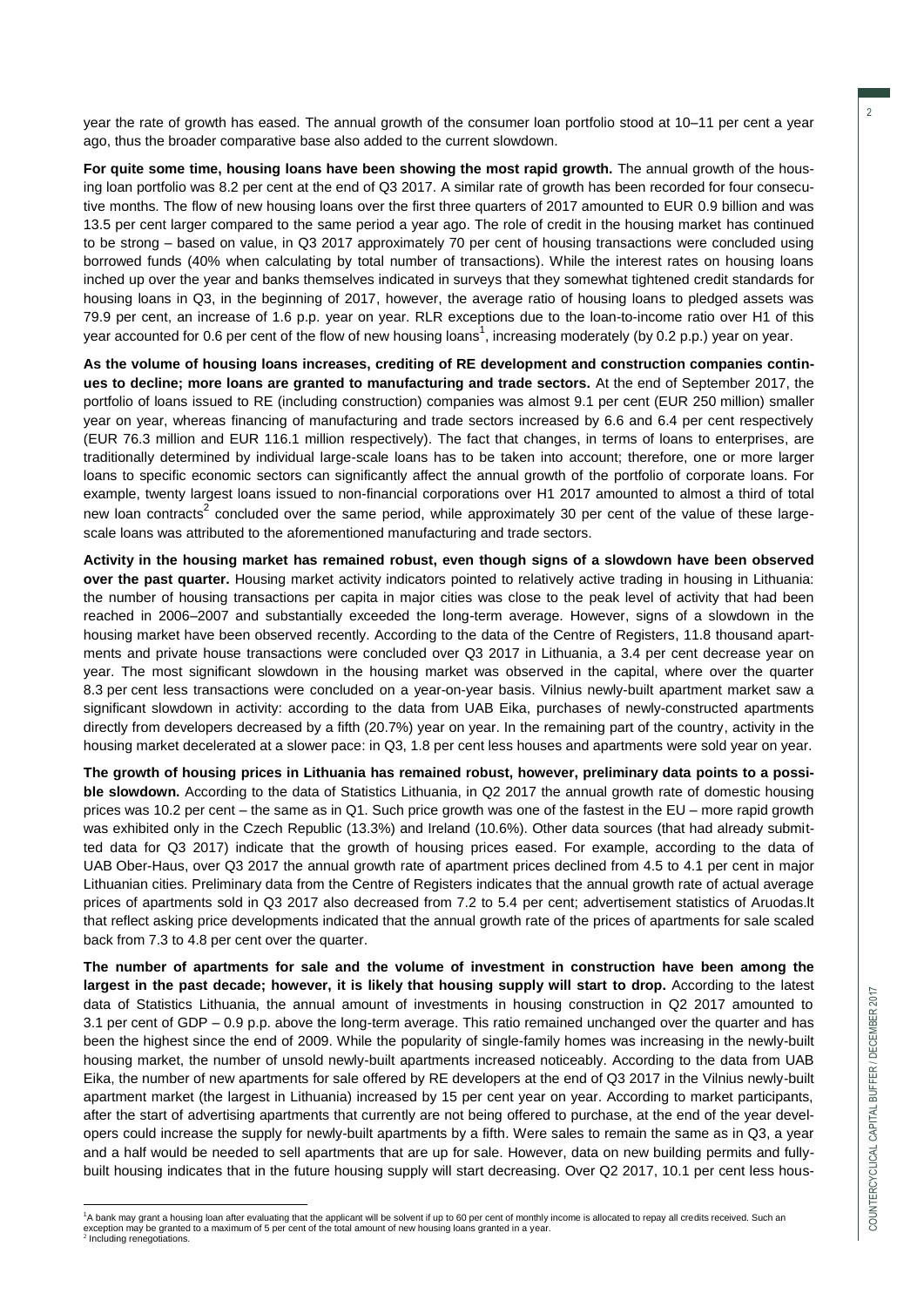ing was built, compared to the same period a year ago, and 14.6 per cent less building permits were issued. These changes were largely driven by the decreased number of fully-built apartments in residential apartment buildings – over Q2 the number of such apartments decreased by a third (33.1%) year on year. Furthermore, the number of building permits for apartments in residential apartment buildings decreased at a similar pace. Supply trends for single-family dwellings were the opposite: the number of houses completed amounted to 15.6 per cent, while the number of building permits increased by 6.7 per cent year on year.

**Activity in Vilnius, Kaunas and Klaipėda apartment rental markets has intensified – rental rates inched up, more lease contracts were registered.** According to the data from market participants (UAB Ober-Haus), over Q3 2017, average rental rates of old-construction, not renovated apartments increased in all major cities year on year. Average rental rates showed the fastest increase in Klaipėda: over the year downtown and residential areas saw their rental rates rise by 15.5 and 8.0 per cent respectively. In Vilnius and Kaunas rental rate dynamics were more moderate: over the year rent rates for apartments in the downtown area of these cities grew, on average, by 0.8 and 4.4 per cent respectively, while in other areas of the city – by 5.9 and 4.2 per cent respectively. According to the data of the Centre of Registers, in September 2016–September 2017, 1.4, 0.4 and 0.6 thousand lease contracts were concluded in Vilnius, Kaunas and Klaipėda respectively – a year-on-year increase of 46.4, 2.1 and 12.9 per cent. The current increase of rental rates could have been driven by the decreasing shadow market due to a more active role taken by the State Tax Inspectorate as regards rental activities.

**Econometric models indicate that housing prices have almost reached their fundamental values and housing has been sufficiently valued.** Taking into consideration not only the average income of the employed, but also other factors affecting the housing market (number of residents, construction costs, developments in the housing loan portfolio), the obtained estimates suggest that housing prices in Lithuania are no longer estimated insufficiently vis-avis the fundamental market values. The ratio of the gap between the real and theoretical (set in accordance with housing market fundamentals) housing prices was still slightly negative (-0.2%) in Q2 2017, however, if strong growth of lending for house purchase and construction costs were to persist and the number of residents continue to decrease, soon housing prices may become overvalued.

**Activity in the commercial RE market in Lithuania has been one of the strongest in the last decade, yet in Q3 2017 it was subdued.** According to the data of the Centre of Registers, the number of commercial property transactions in Lithuania decreased by 7.7 per cent over Q3 2017 year on year. Trends in the commercial RE market have been similar to those in the housing market – compared to the long-term average, the number of transactions in the commercial RE market has been markedly (by 23.2%) higher than the average recorded since 2004. In one of the most active commercial RE segments – the Vilnius office market – demand remains at its historical highs. According to UAB Newsec projections, over 2017 the newly leased office space in Vilnius will only come second to the numbers of 2016 – the year that was marked by particularly high activity.

**Most indicators used for assessing imbalances in the financial system do not show any warning signs; however, they indicate that conditions to increase cyclical reserves currently are the most favourable.** At the end of H2 2017, the gap between the credit-to-GDP ratio and its long-term trend remained negative and, subject to the method of assessment, amounted to  $-4.5^3$  and  $-13.7^4$  p.p. Over the year it remained almost unchanged. Even though credit has been growing for quite some time, the domestic economy has also increased noticeably over the last three quarters, sustaining a stable credit-to-GDP ratio. The housing price-to-household income ratio gap was also negative (–6.8 p.p.), however over the year it decreased by 1.8 p.p. Risks related to possible imbalances in the financial system were also reduced by the loan-to-deposit ratio that has been the lowest in the past two years. On the other hand, the country's economic growth is robust, labour market pressures are not subsiding<sup>5</sup>, loan portfolios are expanding, currently the bank profitability is good, and the activity in the RE market, albeit slightly slower, still remains strong. These trends indicate that now is a good time to increase the resilience of the financial system against potential cyclical shocks (for more information, see 'Setting a positive CCyB rate prior to the formation of imbalances').

## **Setting a positive CCyB rate**

## **Below are the main** *principles<sup>6</sup>* **providing the basis for the Bank of Lithuania when setting the CCyB:**

- The main purpose of the CCyB is holding a sufficient capital buffer to cover potential bank losses in case of cyclical systemic risk or during an economic downturn.
- The CCyB is accumulated when increasingly intensive credit and RE market activity is observed, economic growth is close to (or above) its potential growth, and the banking sector operates profitably.
- If economic growth and credit growth are sustainable and no cyclical imbalances form in the economy, it is aimed at holding a CCyB of at least 1 per cent accumulated.

 $\overline{a}$ Application of a forecast-augmented method.

Application of the Basel method. 5

For more details, see <http://www.lb.lt/en/publications/lithuanian-economic-review-june-2017> 6 These principles supplement the framework of the countercyclical capital buffer of the Bank of Lithuania.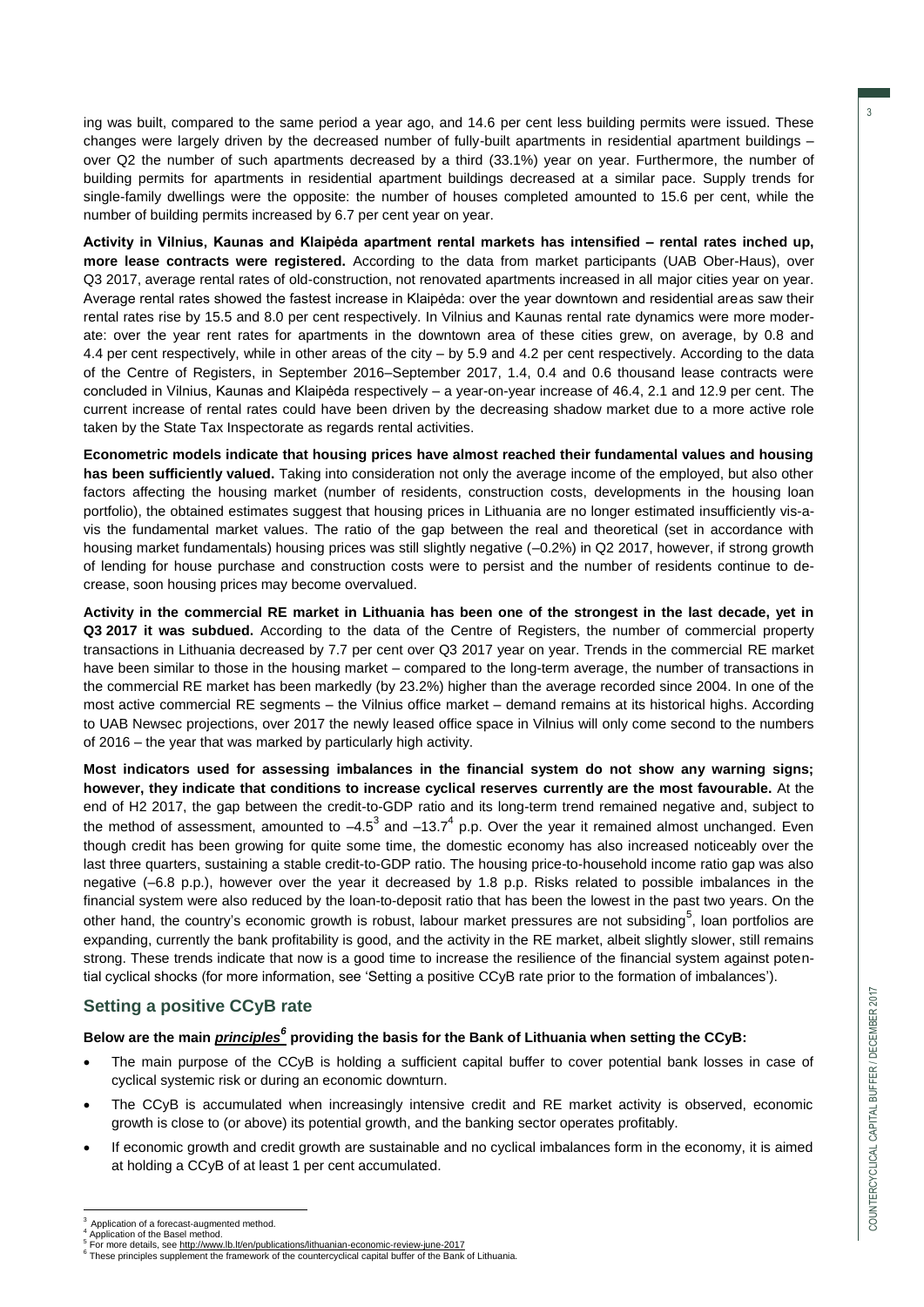- When signs of overheating of the economy, unsustainable trends in the credit or RE market or signs of formation of other cyclical imbalances are observed, the CCyB rate would be further increased to above 1 per cent.
- Where a significant formation of cyclical imbalances is identified, it is aimed at holding a CCyB of at least 2.5 per cent accumulated prior to the downturn of the cycle.
- Should the economy face issues, cyclical risks arise and the financial cycle enter the downturn phase, the CCyB rate would be reduced, thereby seeking to mitigate the cyclical nature of crediting, widening the possibilities for credit institutions to maintain credit supply thus ensuring the financial sector's sustainable contribution to the growth of the economy.

**Since the primary and main objective of the CCyB is not halting unsustainable credit growth or RE price growth, it is expedient setting a positive CCyB rate when there are still no obvious signs of cyclical imbalances building up, i.e. when cyclical risk in the country is not yet strong and economic growth is sustainable** (see Chart A). Moreover, as long as the situation of the financial system is sustainable, i.e. during normal times<sup>7</sup>, a certain target CCyB rate should be reached, e.g. 1 per cent, that would be increased where cyclical risk levels would rise above normal ones. The CCyB is thus accumulated more slowly and more consistently, while the accumulated buffer would help mitigate unexpected lower-size fluctuations in the financial cycle that could arise from economic or other unexpected shocks. Such strategy has a number of advantages, e.g. where the CCyB rate is increased more slowly and consistently, this has a less effect on crediting and the real economy, and the probability of not managing to accumulate a required amount of CCyB until change in the trend of a financial cycle is reduced<sup>8</sup>.



#### **Chart A. The use of CCyB – an illustrative example**

**One of the major advantages of CCyB is the possibility of reducing it quickly.** As was mentioned above, one of the main objectives of the CCyB is to hold a sufficient capital buffer for covering losses during an economic recession, thus reducing credit cyclicality and increasing resilience of the financial system. It is important to emphasize that cyclicality of an economy is determined not only by financial crises but also external or internal economic shocks, which are often significantly milder than financial crises. On the other hand, the financial sector may contribute to the amplification of such shocks. For example, if Lithuania's important trade partners encountered an economic recession, part of enterprises in Lithuania would face financial difficulties. This would also lead to losses for banks from loans granted to entrepreneurs. In such cases, even when no imbalances have built up yet, it is important to have an additional cushion of capital requirements, which could be reduced not only during a financial crisis but also in case of significant external shocks. Reducing of capital requirements when the economy is facing challenges could contribute to the mitigation of an economic cycle.<sup>9</sup>

**Based on the results of the Bank of Lithuania's stress testing, the losses of the banking sector from economic downturns would amount to an average 1 per cent of its risk weighted assets.** Such results have been obtained on the basis of historical data, which shows that average economic downturns usually amount to up to 2 per cent of GDP. Hence, a CCyB rate of 1 per cent could be the rate to be aimed at during normal times, when there are still no clearly expressed cyclical imbalances in the financial system. An additional 1 per cent requirement, which could be reduced when the economy faces unexpected shocks, would help reduce the cyclicality of crediting, and of the economy at the same time. On the other hand, financial crises affect the economy stronger and a financial reces-

 $\overline{a}$ Situation when the systemic risk level is neither unusually low nor has increased markedly.

<sup>&</sup>lt;sup>8</sup> A similar strategy for changing CCyB rates is applied, e.g. by the Bank of England. (see Bank of England (2016) The Financial Policy Committee's approach to setting the Counterpart of the Sank of England (2016) The Fin Jiménez G., Ongena S., Peydró J., Saurina J. (*forthcoming*) Macroprudential Policy, Countercyclical Bank Capital Buffers, and Credit Supply: Evidence from the Spanish

Dynamic Provisioning Experiments. *Journal of Political Economy*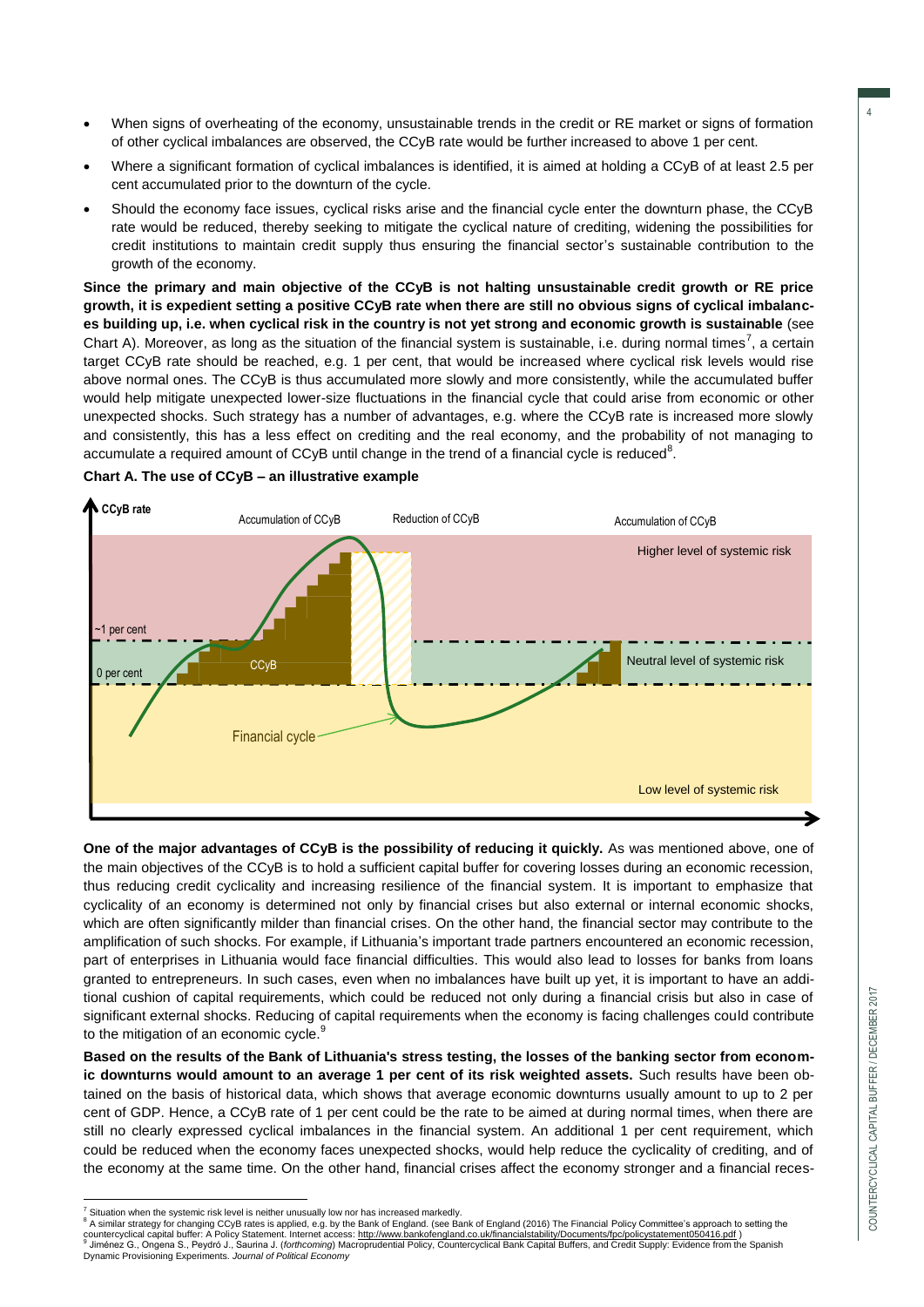sion often amounts to over 5 per cent of GDP<sup>10</sup>. Such financial crises would result in losses for banks, which would amount to about 5 per cent of their risk weighted assets; therefore, if growth in crediting volumes is unsustainable, it is critical to accumulate an additional CCyB rate, which should not necessarily be limited to 2.5 per cent.

**Consistent increasing of the CCyB rate during an economic upswing is likely to have an insubstantial impact on credit market and economic activity; however, disengagement of accumulated capital during an economic downturn could mitigate its negative effects.** According to Bank of Lithuania calculations, increasing of capital requirements by 0.5 p.p. could raise the cost of borrowing by up to 0.07 p.p. and reduce annual credit growth by 0.5 p.p. Over the long term, the potential negative impact on the economy would practically wane.<sup>11</sup>

#### **Legal regulation of setting a CCyB rate**

**The CCyB is a harmonised instrument of the EU, laid down in CRD IV, while in Lithuania this Directive is**  implemented by the Rules for the Formation of Capital Buffers<sup>12</sup>. Based on the Rules for the Formation of Capital Buffers, a CCyB rate is set taking into account: a) the reference buffer, which is based on the credit-to-GDP gap and its long-term trend, considering, *inter alia,* the credit growth indicator, including the indicator showing developments in the ratio of credit granted in Lithuania to GDP; b) ESRB recommendations for the assessment and calculation of the credit-to-GDP gap and its long-term trends as well as for calculation of a reference buffer and the principles of the use of discretion; c) other variables which, in the opinion of the Bank of Lithuania, are important in dealing with issues related to cyclical systemic risk.

**The preamble of CRD IV provides that a positive CCyB rate can be set during a period of economic growth and taking into account the specific nature of national economy.** National authorities responsible for setting a CCyB rate, in taking decisions regarding buffer rates should follow the BCBS methodology, which is based on the credit-to-GDP ratio; however, this methodology cannot be used for setting a buffer automatically, and is not mandatory for the appointed authority. A CCyB rate should reflect the credit cycle and the risk arising from excessive credit growth in a Member State; when setting it, peculiarities of a national economy should be taken into appropriate consideration. In addition, the preamble of CRD IV sets forth that it is expedient to require that credit institutions hold an additional capital buffer in order to ensure that, during periods of economic growth, they accumulate a sufficient capital base to cover losses incurred during stressed periods. A CCyB could be accumulated at a time when it is considered that general growth within the credit and other asset classes, which has a great influence on the nature of the risk of such credit institutions, is related to the increase of systemic risk, and is used during the most stressed periods.

 <sup>10</sup> JORDÀ, Ò, SCHULARICK, M. and TAYLOR, A. M. (2013), When Credit Bites Back. JMCB, *Journal of Money, Credit and Banking* EFSA Journal 2013;11(1):3032 [3 pp.] doi:10.1111/jmcb.12069.<br><sup>11</sup> The review of literature analysing the impact of increasing of capital requirements on the economy is available in Box 5 of the Financial Stability Review of the Bank of

Lithuania 2017 "The Economic impact of bank capital: What do the post-crisis studies show?"<br><sup>12</sup>Rules for the Formation of Capital Buffers, approved by Resolution No 03-51 of the Board of the Bank of Lithuania of 9 April 2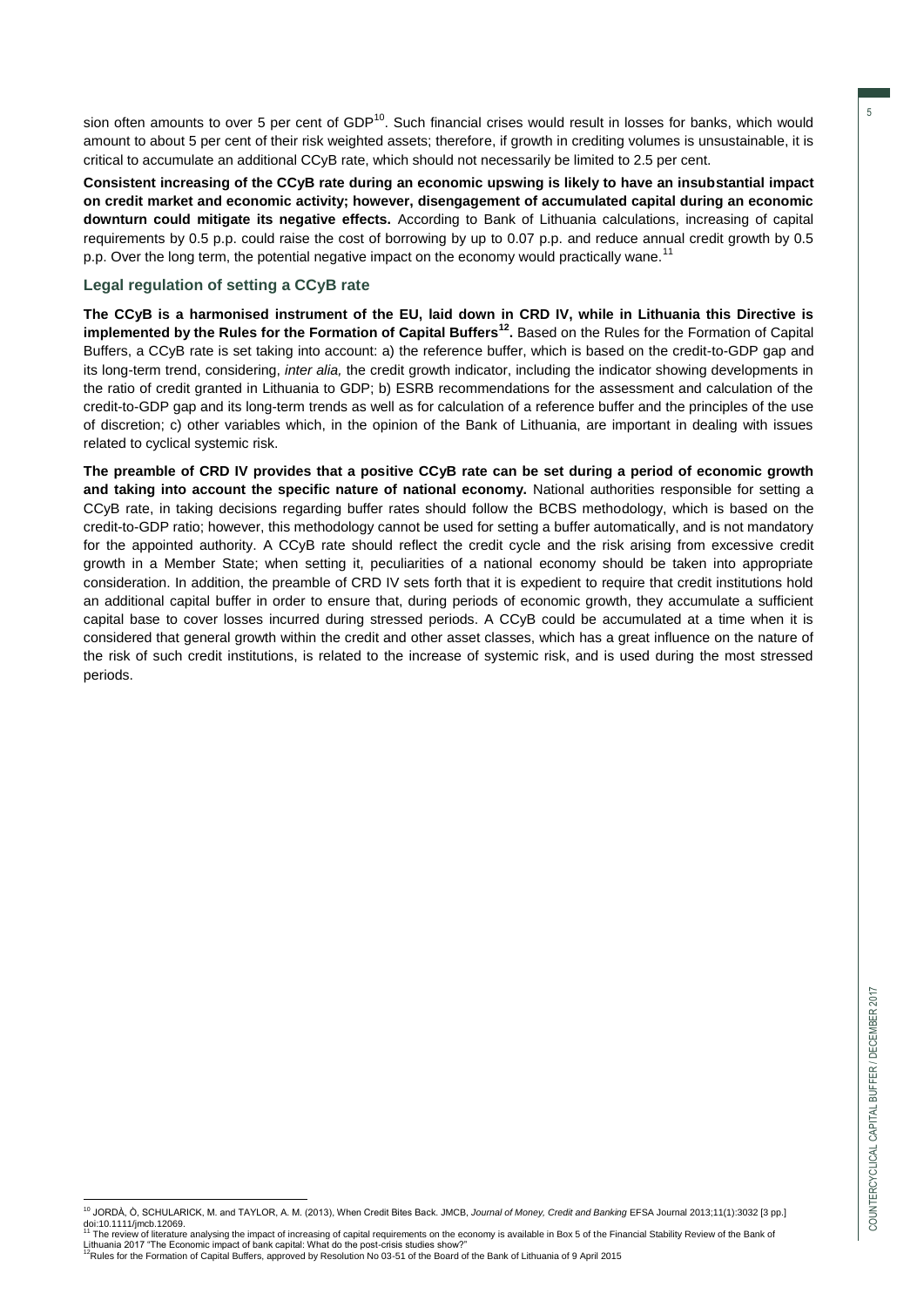#### **Annex 1. Housing market and credit trends**

*Chart 1. Annual growth of the portfolio of loans to non-financial corporations and households*

*(January 2010–September 2017)*



*Source: Bank of Lithuania*

*Chart 3. Flow of new housing loans*

*(January 2015–September 2017)* EUR millions



*Sources: ECB and Bank of Lithuania calculations.*

*Chart 5. Gap between housing prices and their fundamental values (Q1 2006–Q2 2017)*





Estimates range

Median

*Source: Bank of Lithuania.*

*Note: Estimates are based on the price-to-rent ratio, price-to-income ratio, econometric model and HP filter.*





*Chart 4. Household indebtedness and its changes in European countries*

*(March 2017–August 2017)*

Loan-to-GDP ratio\*\*, %



*Sources: ECB and Bank of Lithuania calculations. Note: 1) \*August 2017; 2) \*\*March 2017*

#### *Chart 6. Value of apartment and house transactions and real new housing loans*

*(January 2005–September 2017)*

EUR millions per month



*Sources: Centre of Registers and Bank of Lithuania.*

*Note: \*Up to 2015 housing loans also include renegotiations.*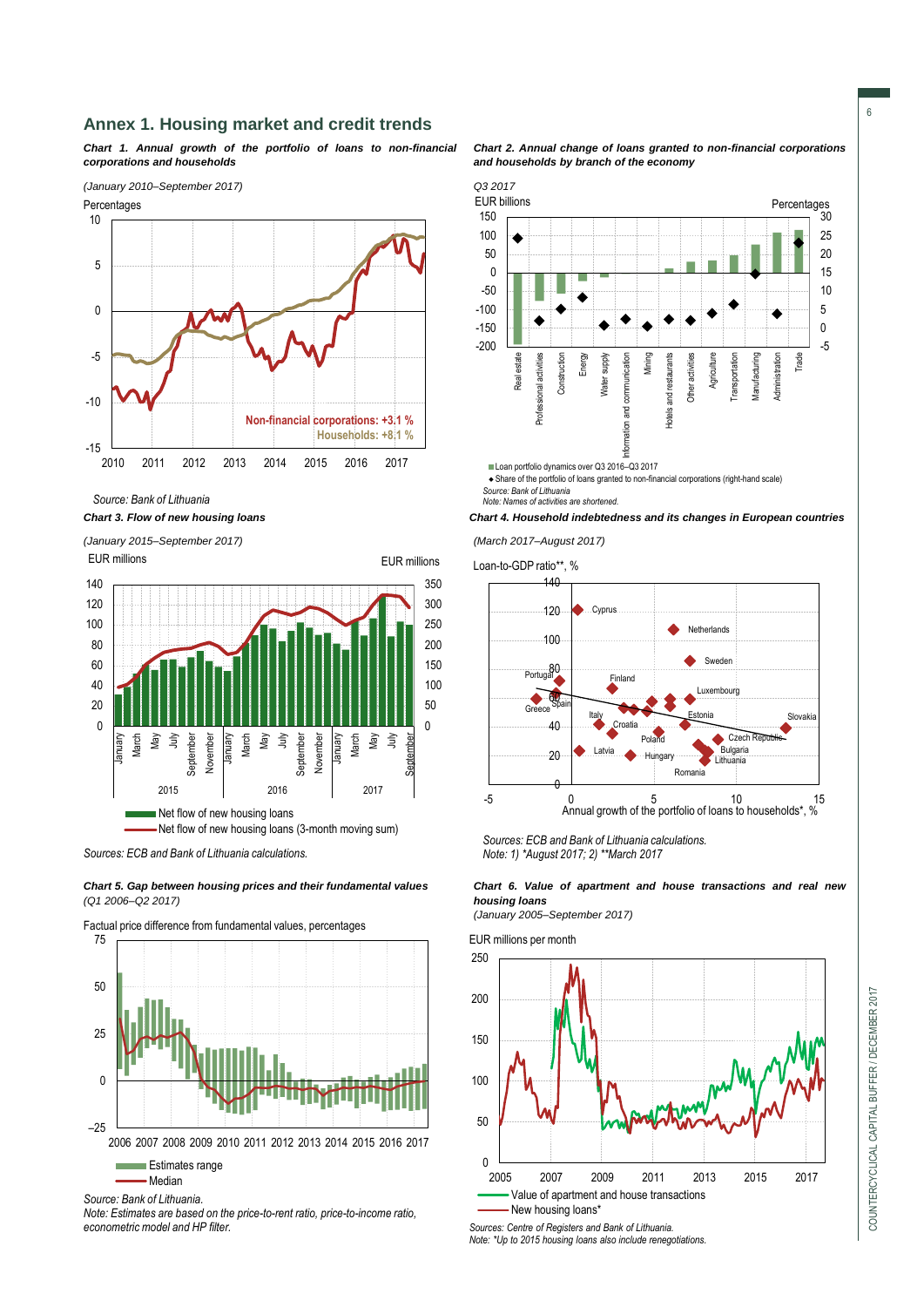*Chart 7. Annual growth in housing prices according to different sources*

*(Q1 2007–Q2 2017)*



*Sources: State Enterprise Centre of Registers, Statistics Lithuania, UAB OberHaus, Aruodas.lt and Bank of Lithuania calculations.*



*(Q1 2005–Q3 2017)*

Housing transactions/1,000 residents







 $\rightarrow$   $\rightarrow$   $\rightarrow$  2009–2017 average of the liquidity ratio of Vilnius newly-built

apartments Projection of the liquidity ratio of Vilnius newly-built apartments at Â the end of 2017

*Sources: UAB Eika and Bank of Lithuania calculations.*

*Note: The liquidity ratio indicates how many years would it take for developers to sell the apartments offered if demand remained the same and no more apartments were built.*



*(Q1 2010–Q3 2017)*

Percentages



*Sources: Statistics Lithuania and Centre of Registers.*

*Chart 10. Finished housing by construction type and apartment sales in the primary market* 

*(Q1 2001–Q2 2017)*

Thousand units



*Sources: Statistics Lithuania and Centre of Registers.*

*Chart 12. Indicators of possible returns on old-construction apartment rent and average changes in return over a year (Q1 2001–Q1 2017)*

Percentages



*Sources: UAB OberHaus and Bank of Lithuania calculations. Note: Green columns indicate that average annual return on rent increased, red indicate that it decreased. The straight line indicates the limits on rent return.*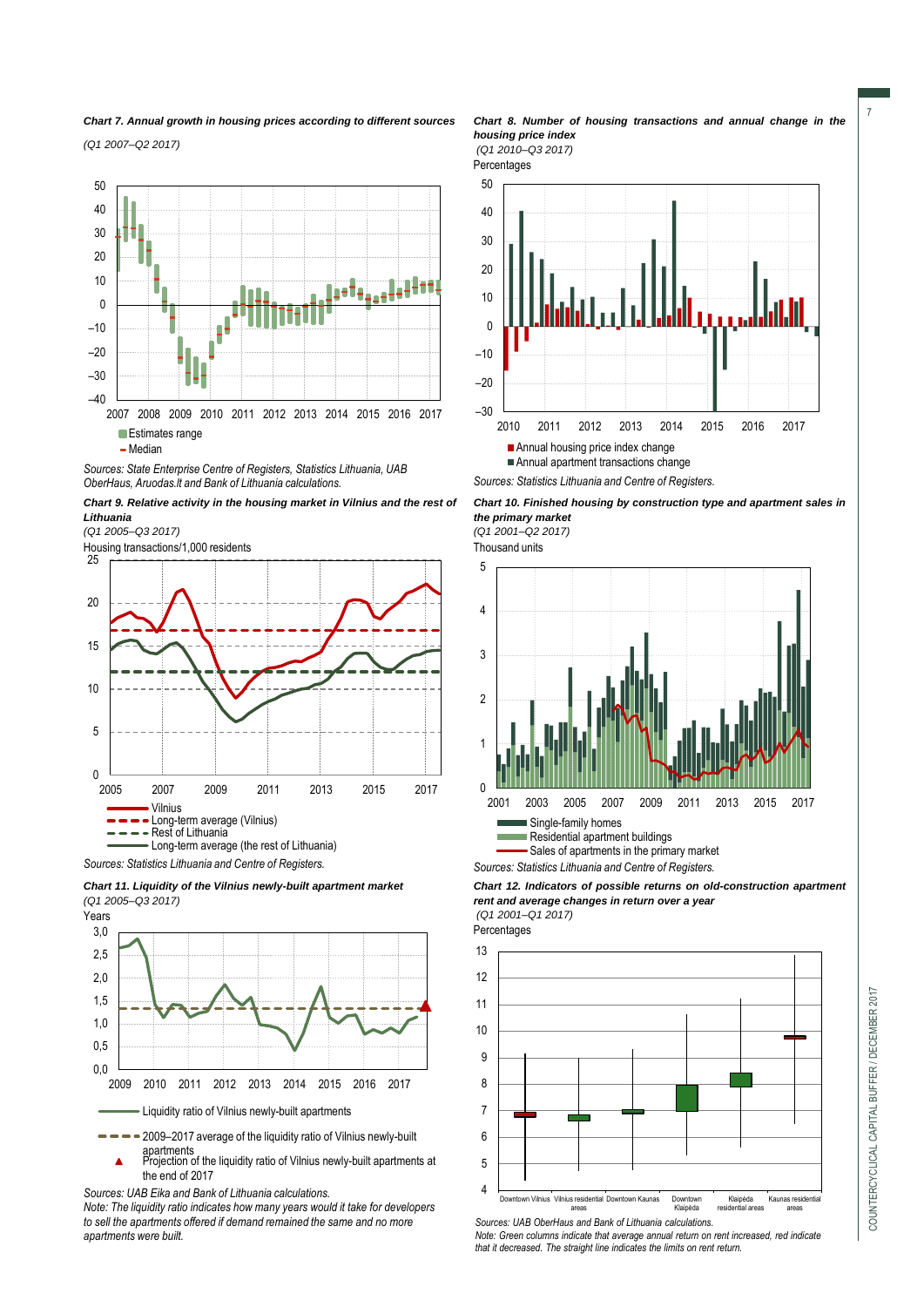

*(Q1 2000–Q2 2017)*



Gap between the GDP share of investment in other buildings and the long-term average

*Sources: Statistics Lithuania and Bank of Lithuania calculations.*

*Chart 14. Area of office spaces rented in Vilnius over the year and spaces additionally offered for rent (2004–2017)*



*Note: Projected rates (not factual) are used for 2017.*

#### **Annex 2: CCyB reference rates and indicators warning of the need to raise the CCyB rate**

*Chart A. Evaluation of credit market imbalances based on leading and additional indicators*

*(evaluation is being conducted in Q4 2017)*



*Note: axes are scaled according to the range of a particular indicator: from its minimal value up to the maximal value.*



*(Q1 2001–Q2 2017)*



*Sources: Statistics Lithuania and Bank of Lithuania calculations.*

*Note: the long-term trend is computed by applying a one-sided HP filter with the smoothing*  parameter of 400,000; before applying the filter, the ratio is modelled for the next five-year *window using a four-quarter weighted average.*

*Chart В. Core indicator I: Credit to the private non-financial sector-to-GDP gap (calculated in accordance with the standardised Basel method)*



*Sources: Statistics Lithuania and Bank of Lithuania calculations. Note: long-term trend is computed using a one-sided HP filter with a smoothing parameter of 400,000.* 

*Chart D. Additional indicator I: MFI lending to the private non-financial sector-to-GDP gap (calculated using the forecast-augmented method)*



 $- -$  Average ratio from Q4 1995

*Sources: Statistics Lithuania and Bank of Lithuania calculations. Note: the long-term trend is estimated by applying a one-sided HP filter with the smoothing parameter 400,000; before applying the filter, the ratio is modelled for the next five-year window using a four-quarter weighted average.*